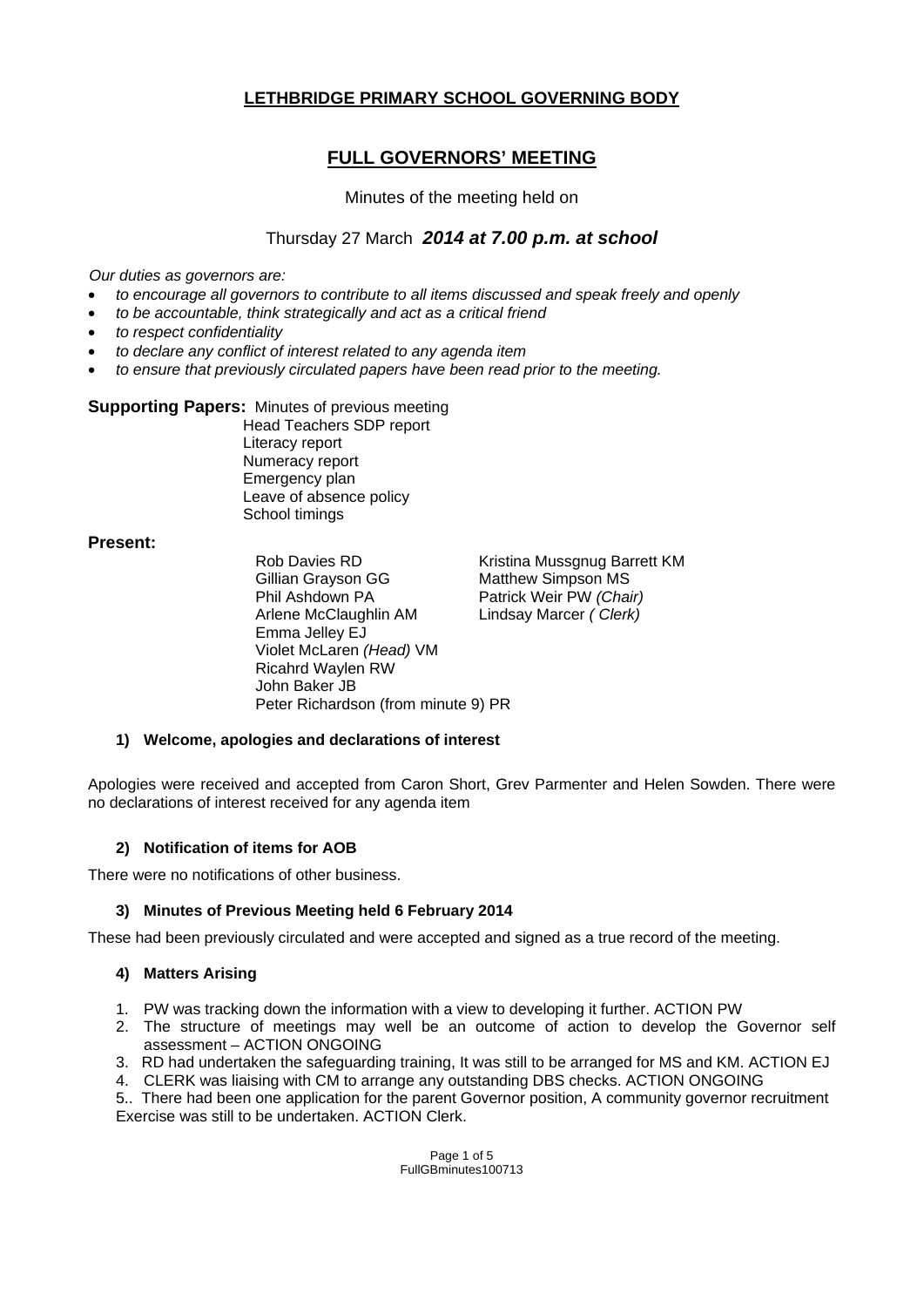6. As Governors had to be registered as Directors, staff could not fill Governor places under a rotation However it was suggested that staff attend meetings by invitation without voting rights. ACTION VM.

- 7. PW said that he was liaising with EJ to set up a safeguarding visit. ACTION PW/EJ
- 8. JB had agreed to be link Governor for H&S.
- 9. The admissions policy had been amended on the website.
- 10. Julie Peplow had attended C&S to explain the workforce review process.

#### **5) Head teachers SDP report**

VM had circulated her report and explained that action points from Ofsted were being progressed. Teaching that was not already outstanding was moving in that direction. Evidence is being gathered of independent learning via observations which will address Ofsted actions.

Middle leaders were being developed. The newer phase leaders were learning more through doing the grading supervised by VM and training is being made available to them.

One pupil had been referred to the Educational Welfare Officer and another was on the brink of being.

VM confirmed that all non-swimmers can now swim 25 metres as per National Curriculum expectations.

CW will shortly be managing IT in a group of 4 schools as had been intended for his role.

Core subject co-ordinators are keeping up to date with recent practices and 'Better Maths and Literacy' conferences had been attended.

SLT had just had an update from the Harmony project. There were far less behavioural incidents since the project had been introduced. It was now the intention to extend this into the KS1 playground. The restorative justice system continues to work well and the school was looking to offer this training to other schools as.

The school was just about to order 18 ipads with 50% of the funding coming from Friends of Lethbridge.

Tracey Owen will be absent next term due to illness which might result in some less urgent work going on hold. The Governors asked that their best wishes and hope for speedy recovery be extended to Tracey. ACTION VM.

One of the grants applied for by the school been successful. This was to develop a forest area and amounted to £10K.

The SLT have an SDP update meeting on 31 March.

PW said it would be desirable to communicate some of these successes to parents. It was agreed that VM and PW would compile a newsletter from the Governors. ACTION PW and VM.

#### **6) Impact of senior leaders**

Reports had been circulated which described how leadership is working in the school. Details of current topics and the impact in the school were included. VM said that senior leaders meet every week to go through priorities as well as using the appraisal mechanism to evaluate success.

PW said that the reports were good and RD agreed that it was good to have this information.

#### **7) Free school meals**

VM had spoken to the kitchen manager about what might be needed to accommodate the new school meals policy from September. Anna Spooner would be putting together list of essentials and desirables. The school would need to stagger lunches from September to cater for the number of pupils although it was impossible to know yet know what the uptake will be. The School will be contacting EYFS parents to try to ascertain demand and encourage take up which would result in increased income. There could also be an impact on the numbers in older pupils where siblings are at the School.

> Page 2 of 5 FullGBminutes100713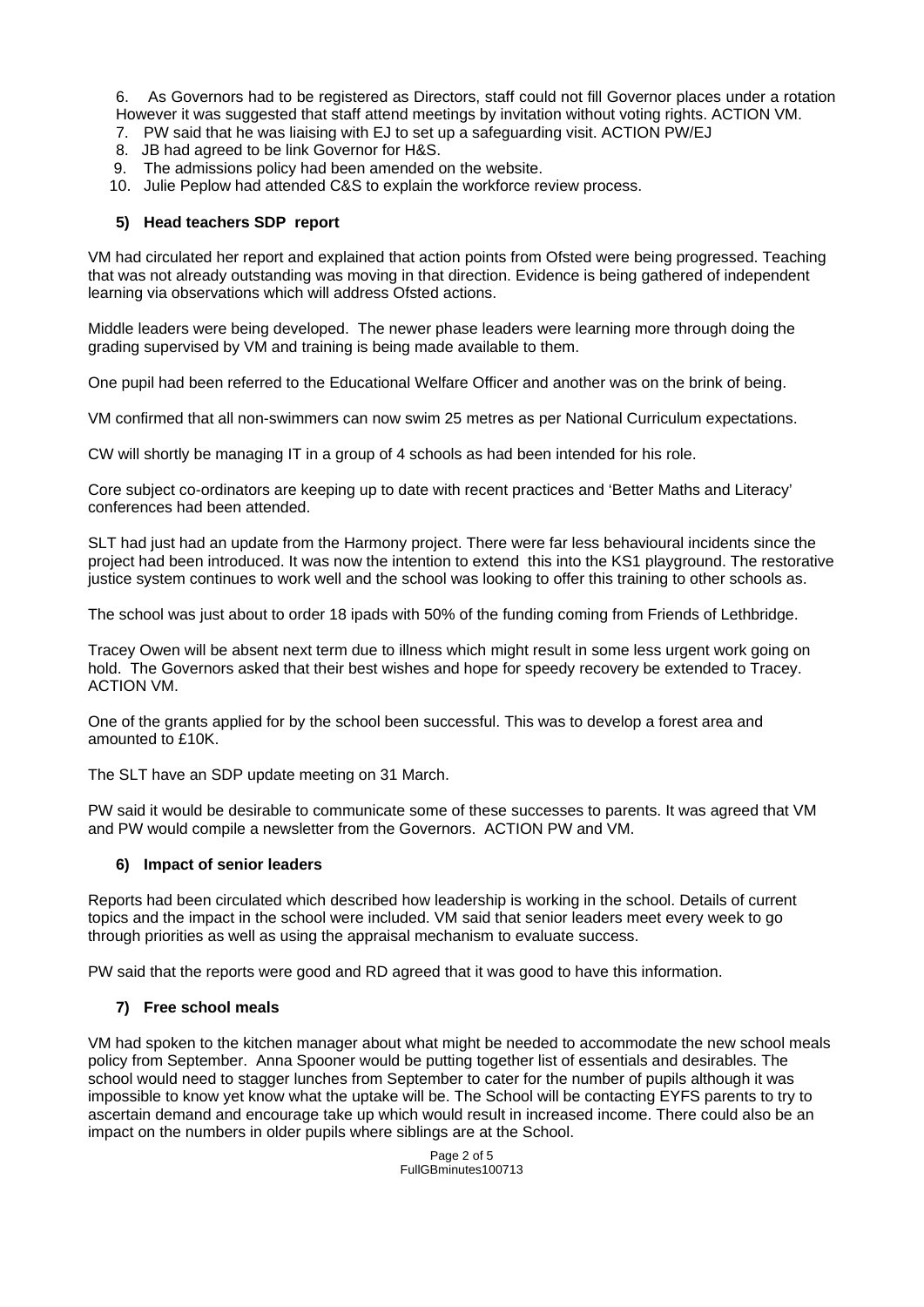RD asked how much provision was being made per head. VM confirmed that the provision of £2.30 exactly matched what the school charged per head and should therefore balance out. She noted that the School may need additional MDSA support.

It was also important that free school meals didn't negatively impact PP registration. Guidance suggested that schools look at who might be eligible and educate them about everything else provided under that scheme to encourage registration.

The Governors asked to be updated if there were any major changes or issues.

#### **8) Nursery update**

There was no further news on a pre-planning application. It was noted that permission would also be needed from EfA.

### **9) Feedback from Committees**

**C&S**: RD reported noting that Julie Peplow had attended the meeting to inform the Committee about the workforce review process. The aim was for any changes to be in place for September 2015. JP had provided a draft timeline. ACTION CLERK to distribute timeline to the Governors.

RD also said that the Committee had been updated on staffing issues, including secondments, maternity leave, leavers and the need to fill any vacancies.

Curriculum reports had been presented on literacy and numeracy showing good results and progress going according to plan. Phonics was likely to show good results this year.

A Link governor visit for ICT was scheduled and visits were being arranged for numeracy and SEN.

RD reported that a paper had been considered by C&S concerning School day timings. The proposal was to distribute extra hours during the rest of the week in order to accommodate an earlier finish on Friday afternoons. C&S had endorsed the proposal and were recommending FGB approval on the basis that it was considered that better learning takes place in a morning, and for staff in terms of planning and work/life balance. In addition, there would be the option to put in place extra-curricular clubs during Friday afternoons which would cost a nominal amount per child. A key additional factor in considering this proposal for implementation in September was the introduction of free school meals and the staggered nature of lunchtimes.

The FGB discussed the proposal and also how to communicate with parents if it was decided to implement the C&S recommendation. There were differing views about whether or not a consultation should take place or an announcement giving the reasons for the change and plenty of notice PW raised that consultation would only be meaningful if Governors were clear that they would not implement the policy if parents were overwhelmingly against it; to consult when a decision had in fact been made risked misleading parents.

RW felt strongly that parents should be consulted and given the opportunity to provide feedback before a decision was made. He made the point that earlier finish on a Friday may cause problems for some working parents.

PW said that the FGB was not formally obliged to consult with parents about this proposal and RD added that it would be polite and reasonable to give good notice. MS said that in any communication with parents it was essential that the key advantages for the pupils are all set out.

VM confirmed that the staff were very positive about this proposal and that it was in line with the practice of other schools in the area.

Following extensive discussion the FGB took a vote on the proposal to inform parents that the change in hours would take place from September. Parents would be asked to confirm whether or not they would want their children to take up additional activities on Friday afternoons.

#### Page 3 of 5 FullGBminutes100713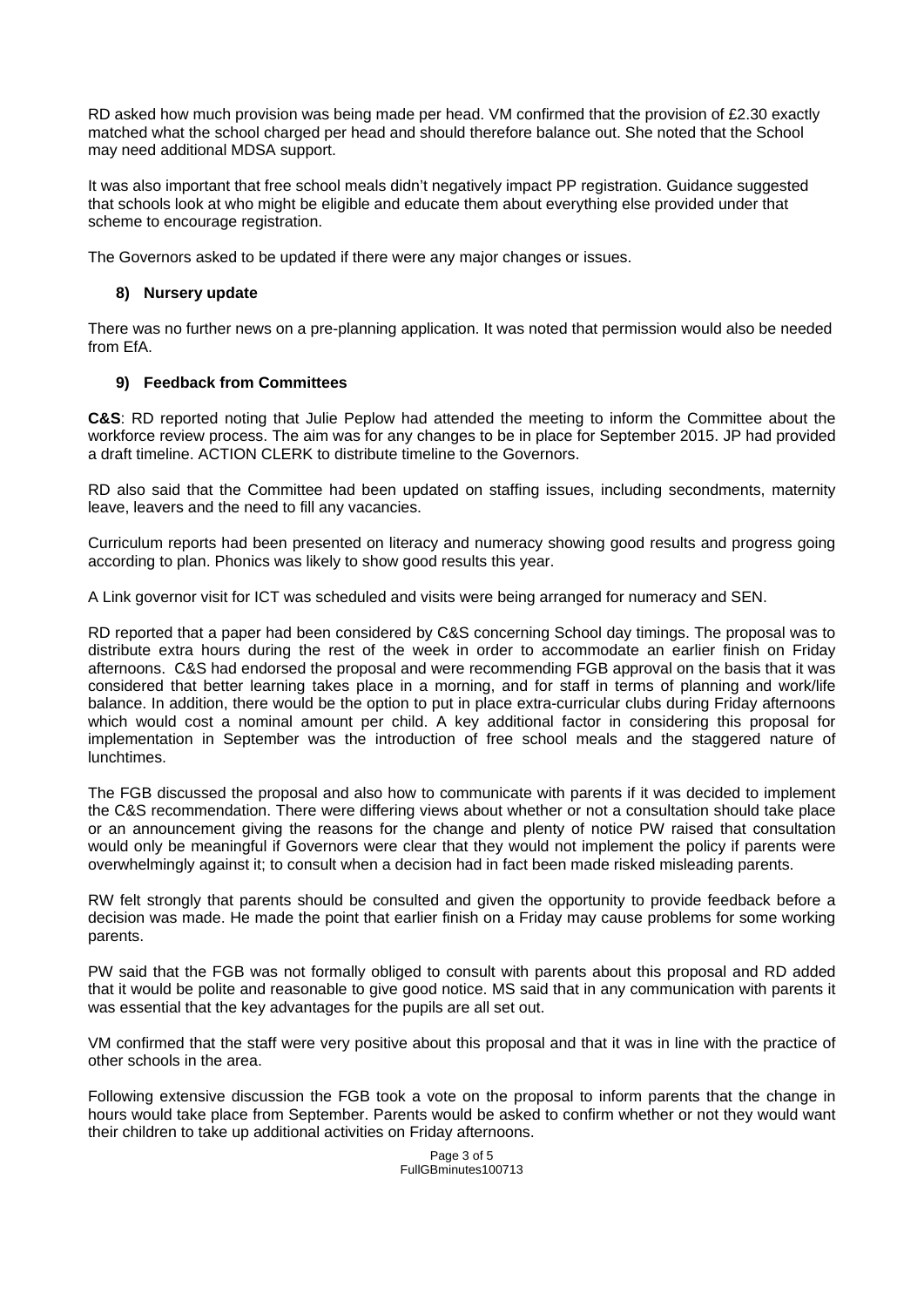In conduction the vote, PR proposed and GG seconded acceptance of the proposal. 11 voted for, 1 against and 1 abstention. The proposal was approved.

VM was asked to draft and circulate the communication to parents to all Governors with a view to the final wording being agreed by PW, RD and MS. ACTION VM.

**F&P:** PA reported that the Committee had reviewed the updated financial position which was showing little – change since the previous meeting. A recent RO report had shown nothing substantial to report.

In respect of premises, CM had explained a recent bid submitted for equipment from Sports England which, if successful, would provide an outdoor surface for play and sports.

The Emergency plan had been endorsed and discussion had taken place about some of the problems caused by poor driving at the front of building.

#### **10) Policies**

The FGB approved the Emergency plan.

The Reserves and investments policy would be brought to the next meeting and the chargecard policy will be incorporated within the financial procedures which will be considered in September.

The leave of absence had been redrafted to align with current SBC policy. One key aspect was to abolish that provision for a paid first day off to arrange for care of dependants. In doing so it was noted that there is still Head Teacher discretion to allow for emergencies. The revised policy was adopted. This would take effect from after Easter/as soon as updated and staff will be notified accordingly, ACTION VM

### **11) Governor updates**

PW suggested that as a result of the presentation by governor Support at the last meeting it would be useful to consider how to achieve the high benchmark for outstanding governance. He said that developing the Governor mark self-assessment in a less formal session could work towards making the FGB as effective as possible.

The FGB endorsed this proposition.

PW, MS and Clerk agreed that they would meet to discuss such an event. ACTION PW/MS/Clerk.

### **12) AOB**

There were no items of other business.

#### **13)**

### **Date of next meeting**

The date of the next meeting was agreed as 22 May 2014.

#### **14) Close of Meeting**

PW closed the meeting at 9.00 pm.

 *Minutes approved by:………………………………………………………(Chair) on ……………* 

#### **Summary of Action Points from this meeting**

Page 4 of 5 FullGBminutes100713